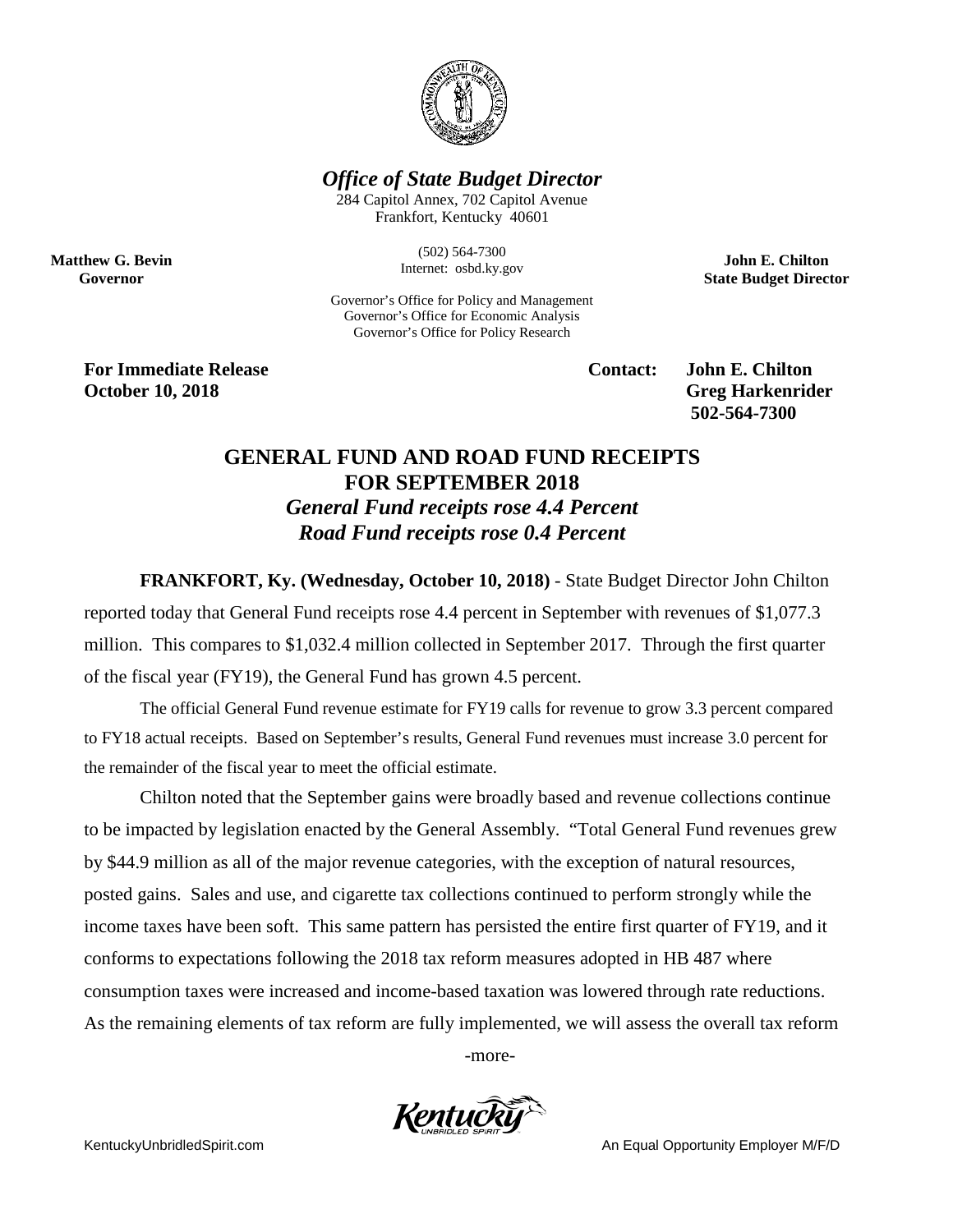strategy and address any unintended consequences that have arisen. For now, however, the combination of tax reform and a growing economy have state revenues on a solid path to hit the budgeted estimates."

Among the major General Fund accounts:

- Individual income taxes increased 1.3 percent in September as a decline in withholding offset gains in fiduciary, net returns and estimated tax payments. Year-to-date collections are down 0.7 percent.
- Sales tax revenues grew 7.1 percent in September due in large part to HB 487. Collections have increased 8.2 percent in the first three months of the year.
- Corporation income tax receipts fell 9.1 percent for the month and have declined 5.1 percent in the first quarter of the fiscal year.
- Cigarette taxes are up 108.3 percent in September and have grown 103.1 percent for the first three months of the fiscal year. The increase coincides with the July 1 increase in the cigarette tax from \$0.60 per pack to \$1.10 per HB 487. The increase was boosted by the one-time collection of increased taxes on cigarettes in wholesaler inventories. While tax collections are up, it appears that consumption is down.
- Property taxes grew 35.9 percent in September but are down 9.5 percent for the year.
- Coal severance tax receipts fell 17.8 percent for the month. Year-to-date collections are down 21.1 percent.
- Lottery revenues increased 2.6 percent in September and are up 2.7 percent for the year. Road Fund receipts grew 0.4 percent in September with collections of \$126.3 million.

Year-to-date collections have grown 3.8 percent compared to last year's total. The increase in quarterly collections is the strongest since the third quarter of FY17. The official Road Fund revenue estimate calls for a 0.3 percent decrease in receipts for the entire fiscal year (FY19). Based on year-to-date collections, revenues can fall 1.7 percent for the remainder of the fiscal year to meet the estimate.

Among the Road Fund accounts:

- Motor fuels receipts rose 2.0 percent in September and have grown 1.2 percent for the year.
- Motor vehicle usage collections rose 7.1 percent for the month. Year-to-date collections are up 4.9 percent.
- License and privilege taxes fell 32.4 in September. For the first three months of the fiscal year, receipts are up 5.9 percent.
- Nontax receipts increased \$600,000 in September and have grown 63.7 percent for the year.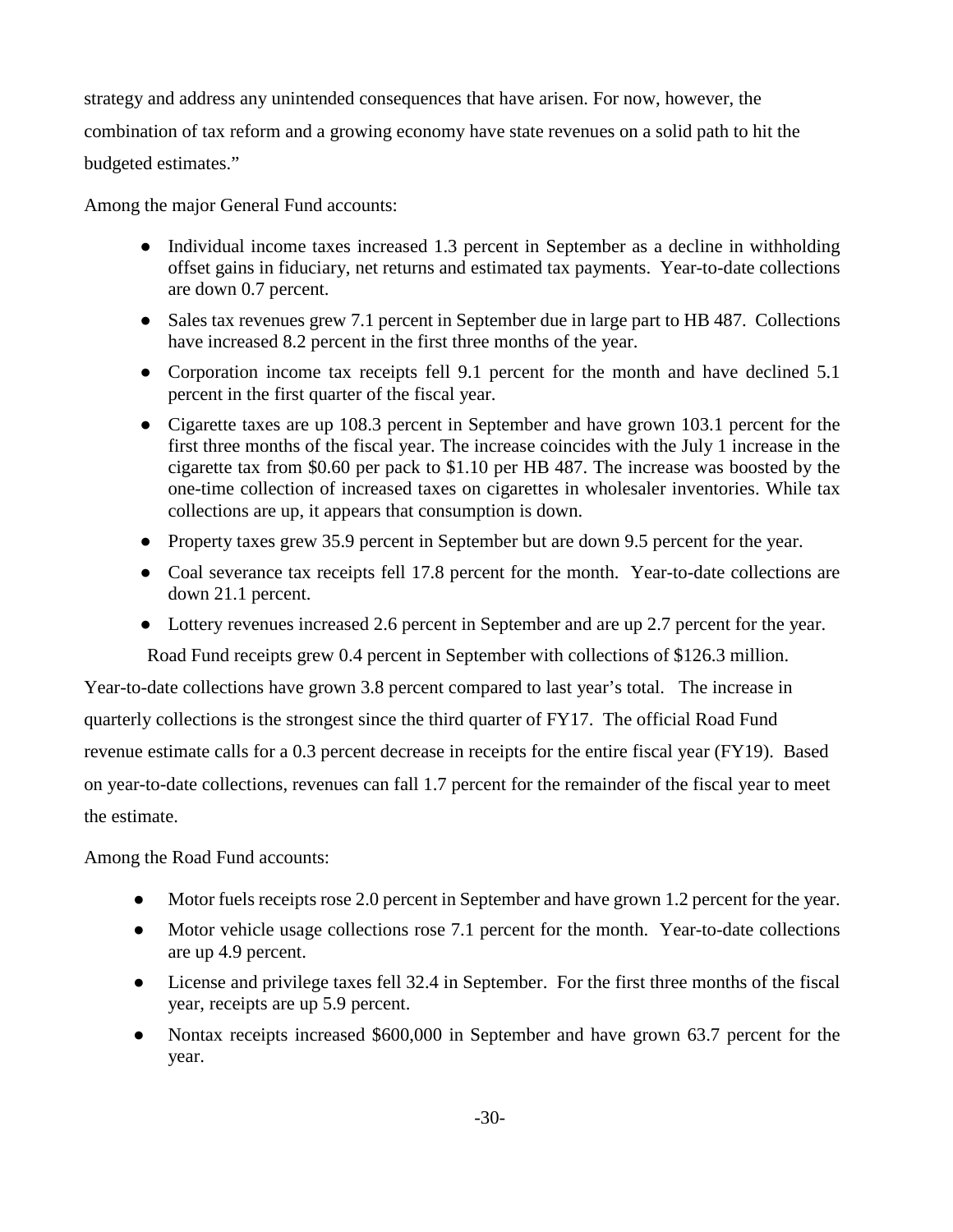## KENTUCKY STATE GOVERNMENT REVENUE 1. GENERAL FUND REVENUE

|                                        | <b>SEPTEMBER</b> | <b>SEPTEMBER</b> |           | <b>JULY THROUGH SEPTEMBER</b> |                 |          |
|----------------------------------------|------------------|------------------|-----------|-------------------------------|-----------------|----------|
|                                        | 2018             | 2017             | % Change  | FY 2019                       | FY 2018         | % Change |
| <b>TOTAL GENERAL FUND</b>              | \$1,077,336,105  | \$1,032,399,868  | 4.4%      | \$2,667,429,897               | \$2,553,562,721 | 4.5%     |
| <b>Tax Receipts</b>                    | \$1,050,231,451  | \$1,012,102,209  | 3.8%      | \$2,588,126,004               | \$2,480,757,948 | 4.3%     |
| <b>Sales and Gross Receipts</b>        | \$406,605,321    | \$374,150,299    | 8.7%      | \$1,179,620,655               | \$1,055,029,875 | 11.8%    |
| <b>Beer Consumption</b>                | 614,150          | 643,231          | $-4.5%$   | 1,745,641                     | 1,779,571       | $-1.9\%$ |
| <b>Beer Wholesale</b>                  | 5,681,680        | 6,024,821        | $-5.7%$   | 16,286,176                    | 17,104,433      | $-4.8%$  |
| Cigarette                              | 32,298,512       | 17,429,842       | 85.3%     | 90,764,122                    | 55,107,667      | 64.7%    |
| <b>Distilled Spirits Case Sales</b>    | 7,491            | 12,820           | $-41.6%$  | 33,745                        | 38,149          | $-11.5%$ |
| <b>Distilled Spirits Consumption</b>   | 1,253,284        | 1,181,908        | 6.0%      | 3,664,372                     | 3,542,671       | 3.4%     |
| <b>Distilled Spirits Wholesale</b>     | 3,809,527        | 3,608,383        | 5.6%      | 11,605,781                    | 10,822,379      | 7.2%     |
| Insurance Premium                      | 28,523,895       | 35,329,904       | $-19.3%$  | 30,114,759                    | 35,967,495      | $-16.3%$ |
| Pari-Mutuel                            | 417,072          | 372,357          | 12.0%     | 1,486,032                     | 1,229,876       | 20.8%    |
| Race Track Admission                   | 0                | 14,762           | $-100.0%$ | 86,338                        | 99,059          | $-12.8%$ |
| Sales and Use                          | 321,742,093      | 300,418,896      | 7.1%      | 977,331,613                   | 902,963,933     | 8.2%     |
| Wine Consumption                       | 293,116          | 264,510          | 10.8%     | 769,553                       | 744,884         | 3.3%     |
| Wine Wholesale                         | 1,458,418        | 1,501,147        | $-2.8%$   | 4,049,866                     | 4,070,336       | $-0.5%$  |
| <b>Telecommunications Tax</b>          | 4,461,174        | 5,209,912        | $-14.4%$  | 14,403,829                    | 15,775,132      | $-8.7%$  |
| <b>Other Tobacco Products</b>          | 2,039,725        | 2,137,808        | $-4.6%$   | 6,119,283                     | 5,785,274       | 5.8%     |
| <b>Floor Stock Tax</b>                 | 4,005,185        | 0                | ---       | 21,159,545                    | (982)           | ---      |
| <b>License and Privilege</b>           | \$182,900        | \$12,784         | 1330.7%   | (\$341,732)                   | (\$366,514)     |          |
| Alc. Bev. License Suspension           | 48,750           | 80,500           | $-39.4%$  | 111,250                       | 133,850         | -16.9%   |
| <b>Corporation License</b>             | 43,752           | 2,549            | 1616.6%   | 44,657                        | 10,897          | 309.8%   |
| <b>Corporation Organization</b>        | 9,505            | 9,980            | $-4.8%$   | 9,505                         | 12,375          | $-23.2%$ |
| <b>Occupational Licenses</b>           | 13,852           | 12,424           | 11.5%     | 31,020                        | 36,866          | $-15.9%$ |
| Race Track License                     | 0                | 5,075            | $-100.0%$ | 95,000                        | 100,075         | $-5.1%$  |
| <b>Bank Franchise Tax</b>              | 12,836           | (159,086)        | ---       | (805, 226)                    | (844, 729)      |          |
| <b>Driver License Fees</b>             | 54,205           | 61,343           | $-11.6%$  | 172,062                       | 184,153         | $-6.6%$  |
| <b>Natural Resources</b>               | \$10,062,791     | \$11,227,789     | $-10.4%$  | \$29,258,307                  | \$33,689,669    | $-13.2%$ |
| <b>Coal Severance</b>                  | 7,003,868        | 8,520,965        | $-17.8%$  | 19,954,372                    | 25,287,648      | -21.1%   |
| Oil Production                         | 601,902          | 408,625          | 47.3%     | 1,727,422                     | 1,148,457       | 50.4%    |
| <b>Minerals Severance</b>              | 1,582,463        | 1,844,327        | $-14.2%$  | 5,004,077                     | 5,537,595       | $-9.6%$  |
| <b>Natural Gas Severance</b>           | 874,558          | 453,871          | 92.7%     | 2,572,435                     | 1,715,968       | 49.9%    |
| Income                                 | \$609,048,236    | \$607,721,732    | 0.2%      | \$1,310,726,340               | \$1,320,407,472 | $-0.7%$  |
| Corporation                            | 120,218,664      | 132,280,245      | $-9.1%$   | 145,816,242                   | 153,636,467     | $-5.1\%$ |
| Individual                             | 453,905,768      | 447,904,989      | 1.3%      | 1,115,938,449                 | 1,123,303,844   | $-0.7%$  |
| <b>Limited Liability Entity</b>        | 34,923,804       | 27,536,498       | 26.8%     | 48,971,649                    | 43,467,161      | 12.7%    |
| Property                               | \$18,557,126     | \$13,657,720     | 35.9%     | \$48,573,747                  | \$53,652,955    | -9.5%    |
| <b>Building &amp; Loan Association</b> | $\Omega$         | 0                | ---       | 257,579                       | 10,684          | 2310.9%  |
| General - Real                         | 11,053           | (744, 800)       | ---       | 54,344                        | (722, 930)      |          |
| General - Tangible                     | 10,084,197       | 9,942,550        | 1.4%      | 32,831,714                    | 32,707,411      | 0.4%     |
| Omitted & Delinquent                   | 3,478,387        | 3,168,480        | 9.8%      | 4,943,932                     | 4,802,857       | 2.9%     |
| <b>Public Service</b>                  | 4,983,248        | 1,285,186        | 287.7%    | 10,481,690                    | 16,848,628      | $-37.8%$ |
| Other                                  | 242              | 6,304            | $-96.2%$  | 4,488                         | 6,304           | $-28.8%$ |
| <b>Inheritance Tax</b>                 | \$3,628,453      | \$3,350,552      | 8.3%      | \$13,594,894                  | \$12,654,997    | 7.4%     |
| <b>Miscellaneous</b>                   | \$2,146,623      | \$1,981,334      | 8.3%      | \$6,693,793                   | \$5,689,495     | 17.7%    |
| <b>Legal Process</b>                   | 1,269,322        | 1,151,262        | 10.3%     | 4,058,097                     | 3,181,960       | 27.5%    |
| T. V. A. In Lieu Payments              | 877,300          | 830,072          | 5.7%      | 2,631,901                     | 2,490,216       | 5.7%     |
| Other                                  | 0                | 0                | ---       | 3,795                         | 17,319          | $-78.1%$ |
| Nontax Receipts                        | \$26,719,866     | \$19,984,634     | 33.7%     | \$78,592,656                  | \$72,756,394    | 8.0%     |
| <b>Departmental Fees</b>               | 2,073,492        | 1,247,023        | 66.3%     | 3,649,937                     | 3,294,134       | 10.8%    |
| <b>PSC Assessment Fee</b>              | 1,249,318        | 2,511            | 49647.3%  | 15,689,168                    | 15,812,583      | $-0.8%$  |
| Fines & Forfeitures                    | 3,562,116        | 1,488,190        | 139.4%    | 6,394,100                     | 4,423,027       | 44.6%    |
| Income on Investments                  | (728, 299)       | (546, 667)       | ---       | (1,444,874)                   | (1, 136, 549)   |          |
| Lottery                                | 19,500,000       | 19,000,000       | 2.6%      | 56,500,000                    | 55,000,000      | 2.7%     |
| Miscellaneous                          | 1,063,238        | (1,206,423)      |           | (2, 195, 674)                 | (4,636,802)     |          |
| <b>Redeposit of State Funds</b>        | \$384,788        | \$313,025        | 22.9%     | \$711,236                     | \$48,379        | 1370.1%  |